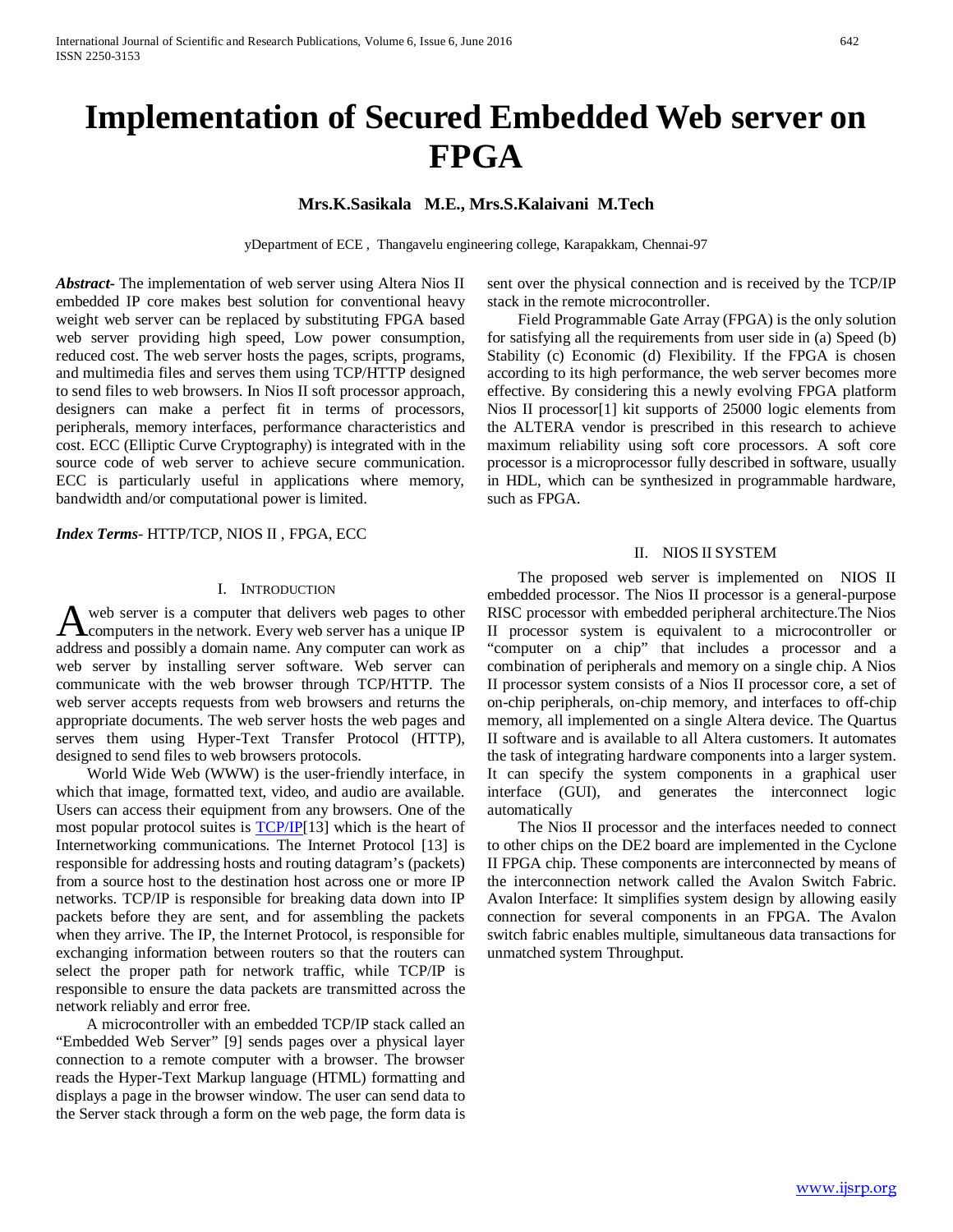

**Figure 1: System Circuit diagram**

 The memory blocks in the Cyclone II device can be used to provide an on-chip memory for the Nios II processor. The SRAM, SDRAM and Flash memory chips on the DE2 board are accessed through the appropriate interfaces. Parallel and serial input/output interfaces provide typical I/O ports used in computer systems. A special JTAG UART interface is used to connect to the circuitry that provides a Universal Serial Bus (USB) link to the host computer to which the DE2 board is connected. This circuitry and the associated software are called the USB-Blaster. Another module, called the JTAG Debug module, is provided to allow the host computer to control the Nios II system.

 It makes it possible to perform operations such as downloading programs into memory, starting and stopping execution, setting breakpoints, and collecting real-time execution trace data. Since all parts of the Nios II system implemented on the FPGA chip are defined by using a hardware description language (HLD).

#### III. CRYPTOGRAPHY AND ALGORITHM

 The Cryptography is the science of using mathematics to hide or protect information from unauthorized users, which aims to provide all of the services known as confidentiality, integrity and authentication, access control, non- repudiation.

#### *Encryption and Decryption*

 The process of making the information unreadable is called encryption or enciphering. The result of encryption is a cipher text or cryptogram. Reversing this process and retrieving the original readable information is called decryption or deciphering. To encrypt or decrypt information, an algorithm or so-called cipher is used.

 A Cryptographic algorithm is controlled by a secret key, sometimes called password. Only those who are authorized to read the information know the key. Without knowing the key, it should be impossible to reverse the encryption process, or the time to attempt to reverse the process should required take so much time that the information would become useless.

#### *Elliptic Curve Cryptography (ECC)*

 For the purpose of cryptography, an elliptic curve can be thought of as being given by an affine equation of the form  $y2 =$  $x3 + ax + b$ , where a and b are elements of a finite field with pn elements, where p is a prime larger than 3.(The equation over binary and ternary fields looks slightly different.) The set of points on the curve is the collection of ordered pairs (x, y) with coordinates in the field and such that x and y satisfy the relation given by the equation defining the curve, plus an extra point that is said to be at infinity. The set of points on an elliptic curve with coordinates in a finite field.



**Figure.2.Group law on an Elliptic Curve**

 Elliptic Curve Cryptography (ECC) has been regarded mature to provide robustness for secure data transaction. Compared with RSA, ECC can supply equivalent level of security with a much smaller key length. Therefore, ECC has become an attractive alternative cryptosystem and many designs have been proposed in recent years among them, there are dualfield ECC implementations that support both binary field GF(2m).

 The primary advantage is that ECC is based on either integer factorization or the discrete log problem in the multiplicative group of a finite field in the absence of a sub exponential-time algorithm.

- ECC uses smaller key size as compared to RSA. As a result it achieves greater speed and less storage.
- Key pair generation is much faster than other algorithm.
- Greater flexibility.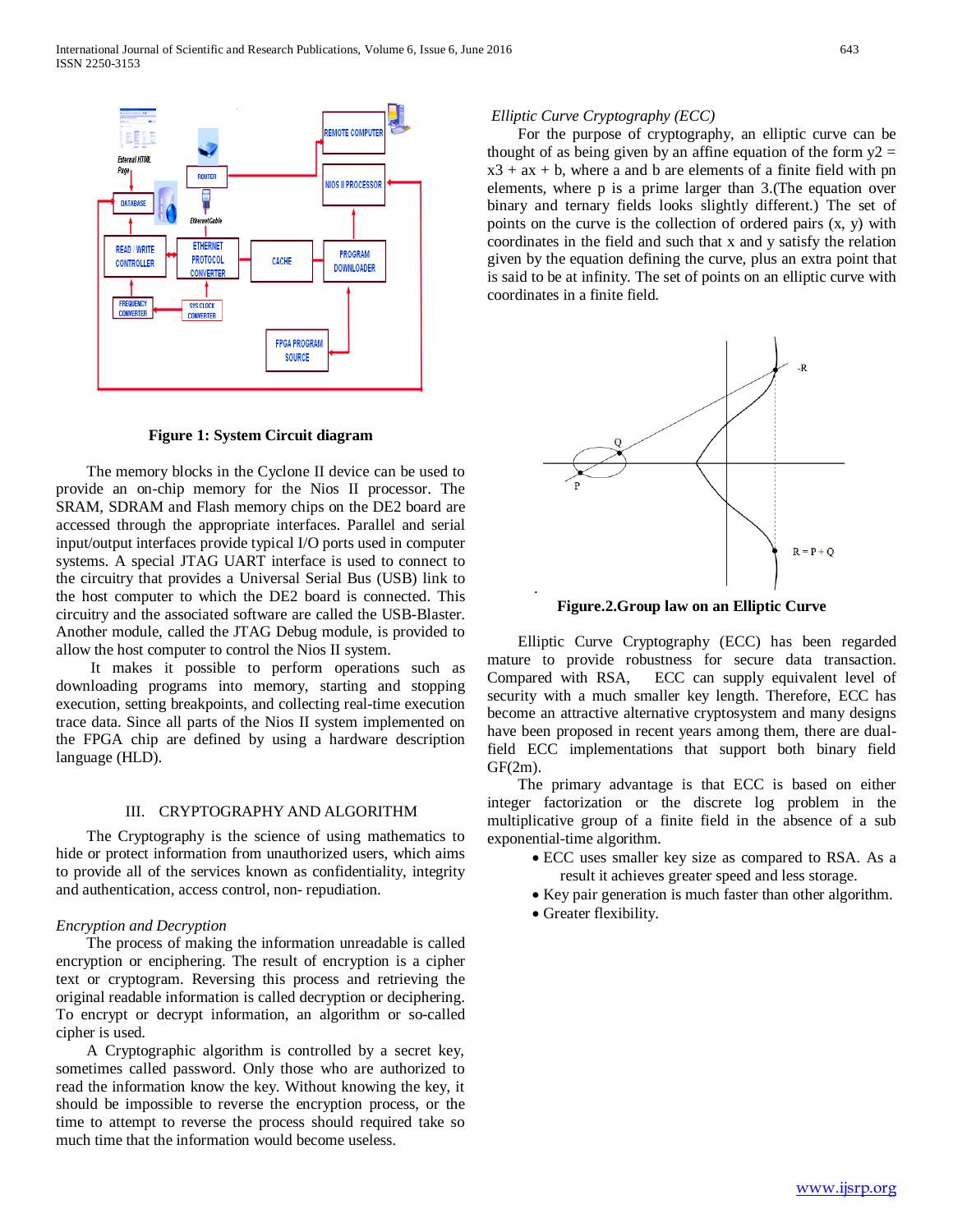

**Figure 3.Bock diagram of ECC**

 The following table to demonstrate the key size relationship between ECC and RSA

**Table 1.ECC VS RSA Comparision**

| <b>ECC</b><br>Key<br><b>Size</b> | <b>RSA Key</b><br><b>Size</b> | <b>Key-Size Ratio</b> |
|----------------------------------|-------------------------------|-----------------------|
| 163                              | 1,024                         | 1:6                   |
| 256                              | 3,072                         | 1:12                  |
| 384                              | 7,680                         | 1:20                  |
| 512                              | 15,360                        | 1:30                  |

 Since the ECC key sizes are so much shorter than comparable RSA keys, the length of the public key and private key is much shorter in elliptic curve cryptosystems. This results into faster processing times, and lower demands on memory and bandwidth. ECC[12] is faster than RSA for signing and decryption, but slower for signature verification and encryption. ECC is particularly useful in applications where memory, bandwidth and/or computational power is limited (e.g., a smartcard) and it is in this area that ECC use is expected to grow.

## *ALGORITHM*

Input: A point  $P = (x, y)$ , an l-bit integer  $k = (kl-1, \ldots, k1, k0)$ . Output:  $Q = kP$ . 1:  $X_1 = x$ ,  $Z_1 = 1$ ,  $X_2 = x4 + \beta$ ,  $Z_2 = x_2$ . 2: for i = l−2 to 0 by −1 do 3: if  $ki = 1$  then 4:  $(X_1, Z_1)$  = Madd  $(X_1, Z_1, X_2, Z_2)$ ,  $(X_2, Z_2)$  = Mdouble $(X_2, Z_2)$ 5: else 6:  $(X_2, Z_2)$  = Madd  $(X_1, Z_1, X_2, Z_2)$ ,  $(X_1, Z_1)$  = Mdouble $(X_1, Z_1)$ 7: end if 8: end for 9: Q = Mxy $(X_1, Z_1, X_2, Z_2)$ 10: Madd  $(X_1, Z_1, X_2, Z_2)$  // Point Addition 11:  $Z3 = (X_1 \times Z_2 + X_2 \times Z_1)2$ ,  $X_3 = x \times Z_3 + (X_1 \times Z_2) \times (X_2 \times Z_1)$ 

12: return(X3,Z3) 13: Mdouble(X1,Z1) // Point Double 14: Z12 = Z12×X12 ,X12 = X14 + b×Z4 15: return(X2,Z2) 16: Mxy(X1,Z1,X2,Z2) // Coordinate Conversion 17: X = X1/Z1, Y = (x+X)×(y+x2 +(X2/Z2 +x)×(X1/Z1 +x))/x+y 18: return(X,Y)

#### HARDWARE AND SOFTWARE TOOLS

- Modelsim
- Altera's Quartus II software and SOPC Builder
- Nios II IDE
- The Nios Development Board, Cyclone II

#### SIMULATION RESULT

 The web server is implemented using NIOS II altera board provides area and power consumption. The web pages can be shared with registered clients also the security achieved through ECC



## **SIMULATION RESULT FOR THE ENCRYPTION&DECRYPTION**

**SYNTHESIS REPORT FOR NIOS II PROCESSOR AND PERIPHERIAL GENERATED**

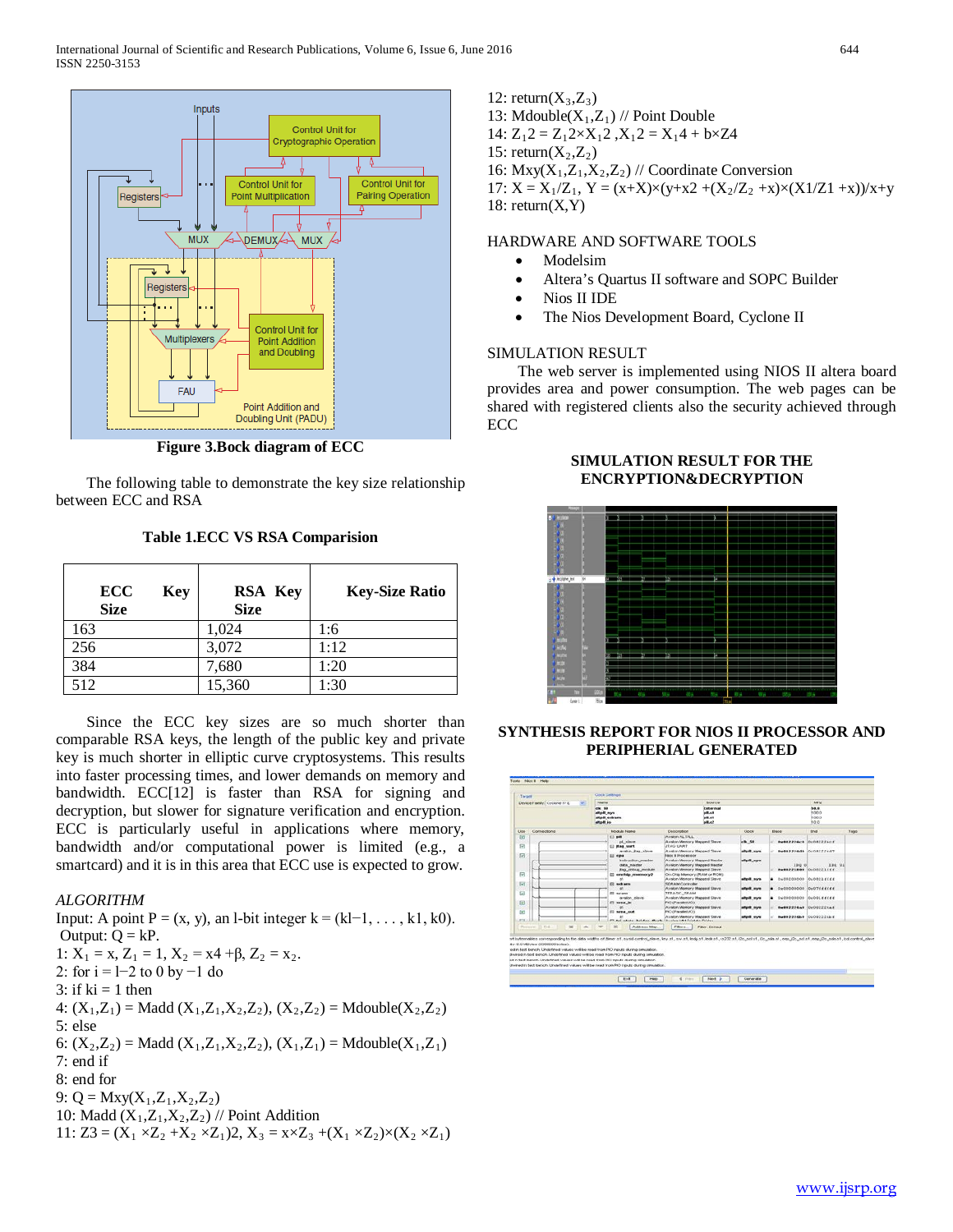

### **SYNTHESIS REPORT FOR ECC:**



#### **SYNTHESIS REPORT FOR MONTGOMERY ECC:**



#### IV. CONCLUSION

 Implementing Nios II processor on FPGA allows more flexibility on both hardware and software. ECC provides time as well as power consumption too. This makes it an ideal choice for portable, mobile and low power applications. It can be a very secure and useful replacement of already being used cryptosystems for key exchange, key agreement and mutual authentication After downloading the VHDL software program to the FPGA Hardware the synthesis report from the Kit supporting software is tabulated by means of (a) speed (b) logic elements used (c) power consumption .The web pages can be shared with registered clients via Ethernet cable by issuing a TCP/IP request. The web pages are filtered according to the authorization of the end user. References

#### **REFERENCES**

- [1] Altera Corporation, (2010) 'Nios II Software Developer's Handbook' 1. Chapter 11: Ethernet and the Niche Stack TCP/IP Stack - Nios II Edition
- [2] Auer (2005) 'Embedded Web Server Technology for Remote Online Labs' IEEE ISIE , Dubrovnik, Croatia
- [3] Blum.T and Paar.C (1999) 'Montgomery modular multiplication on reconfigurable hardware'. In Proceedings of the 14th IEEE Symposium on Computer Arithmetic (ARITH-14), pages 70-77
- [4] Da Liu, Jian-rong Gong,(2002)'System-programmable Chip (SOPC) Design And Development Strategies' Modern Electronic Technology, Pp.76- 77
- [5] Fielding.R, (1996) 'Hypertext Transfer Protocol HTTP/1.0' RFC
- [6] Guajardo.J and Paar.C (1997) 'Efficient Algorithms for Elliptic Curve Cryptosystems' vol. 1294, pringer-Verlag, pp. 342–56.
- [7] Hankerson.D (1965) 'Software implementation of elliptic curve cryptography over binary fields. In Cryptographic Hardware and Embedded Systems LNCS, pages 1–24.
- [8] Hong-bo Zhang, Zi-shan (2003)'SOPC Applied System Research and Design Based on NIOS Processor' Electron Mass,vol.1pp. 84-86.
- [9] Ian Agranat, "Embedded Web Servers in Network Devices," Communication Systems Design, March 1998, pp. 30-36.1999.
- [10] Lixia Liu(2010)'Research on Technology of Embedded Web Server Application Information Management and Engineering (ICIME)', 2nd IEEE International Conference
- [11] Nivedita N. Joshi, Dakhole P. K, Zode "Embedded Web Server on Nios II Embedded FPGA Platform" Second International Conference on Emerging Trends in Engineering and Technology, ICETET -09
- [12] Rosing.M (1999)'Implementing Elliptic Curve Cryptography' Manning Publications Co.Stevens,TCP/IP Illustrate,(1994)Volume 1: The Protocols. Addison-Wesley Professional Conference.
- [13] Tenca.A.Koc.C.k: 'A Scalable Architecture for Modular Multiplication Based on Montgomery's Algorithm',(2003) IEEE Transactions on Computers, No 9., (52), pp. 1215-1225
- [14] Yang C.C,Chang T.S, and Jen C.W, "A new RSA cryptosystem hardware design based on Montgomery's algorithm", IEEE Trans. Circuits and Systems II: Analog and Digital Signal Processing, vol. 45, pp. 908 –913, July 1998.
- [15] www.Altera.com,(2009)'Quartus II Handbook Version 9.1 Volume 5: Embedded Peripherals'
- [16] www.Altera.com,(2010)"Embedded Peripherals IP User Guide"
- [17] www.Altera.com,(2009)"DDR and DDR2 SDRAM Controller Compiler User Guide".
- [18] Zhan mei-qiong (2008)'Research and Implementation of Embedded Web Server',International Conference on Multimedia and Information Technology DOI 10.1109/MMIT.
- [19] ZhouChuanShen(2007)'implementation of a General Reduced TCP/IP Protocol Stack for Embedded Web Server for Intelligent Information Hiding and Multimedia Signal Processing', IIHMSP Third International Conference.

#### AUTHORS

**First Author** – Mrs.K.Sasikala M.E, Department of ECE , Thangavelu engineering college, Karapakkam, Chennai-97 **Second Author** – Mrs.S.Kalaivani M.Tech, Department of ECE , Thangavelu engineering college, Karapakkam, Chennai-97